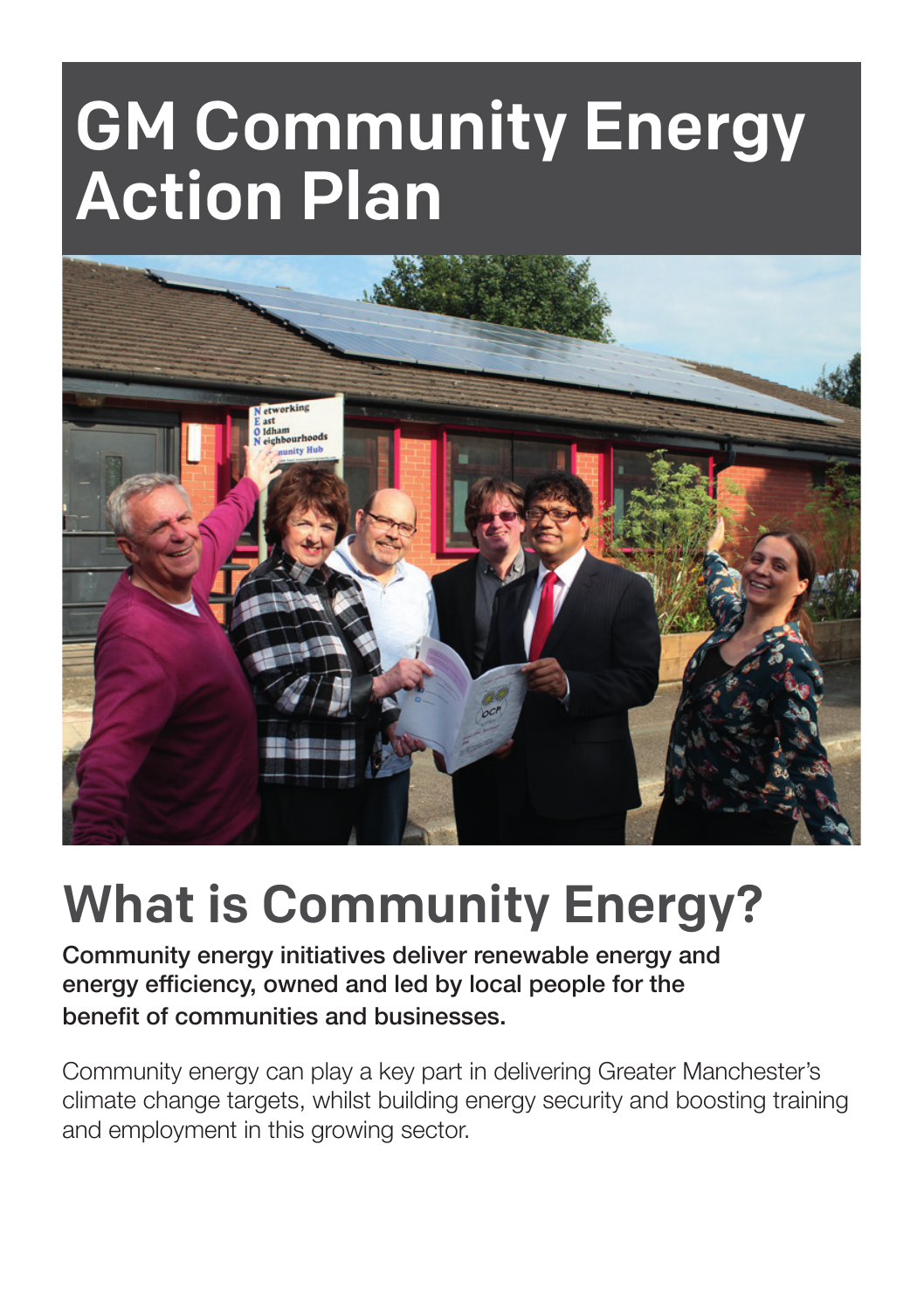#### How can community energy help to deliver Greater Manchester's Carbon Neutral Targets?

In March 2019 over 60 people from community energy groups, Electricity Northwest, public and private sectors including local authorities and GMCA, social investors, commercial property developers, renewable energy installers, local and national charities and organisations, contributed to the development of a Community Energy Vision and Action Plan for Greater Manchester.

## Our vision is

By 2024 Community Energy will be generating at least 10% of Greater Manchester's renewable energy targets, and will maximise carbon savings through energy efficiency and support a socially just low carbon energy transition.

#### We agreed that Community Energy will:

- have a high profile with the public and Greater Manchester's businesses and organisations
- be a skilled professional sector
- be accessing finance for development, installation and operation of projects
- be supported in local plans and policies
- automatically be offered project sites and opportunities
- be at the forefront of innovation including energy efficiency, energy storage, flexibility and smart systems, heat and transport
- be supported and enabled by a new Community Energy Hub.

There are many financial, organisational, policy and regulatory barriers that our largely voluntary sector faces in scaling up project development, delivering large projects and having a loud voice for Greater Manchester's people and communities. But we want to make sure that people have the opportunity to shape, invest in and benefit from the opportunities that the low carbon energy transition presents. We will work together to innovate new sustainable financial models and deliver the social, environmental and economic benefits that Community Energy organisations provide.

We have lots of supportive people and organisations to help do this.

Together we are currently developing a detailed action plan and will be holding a series of working group meetings to deliver this.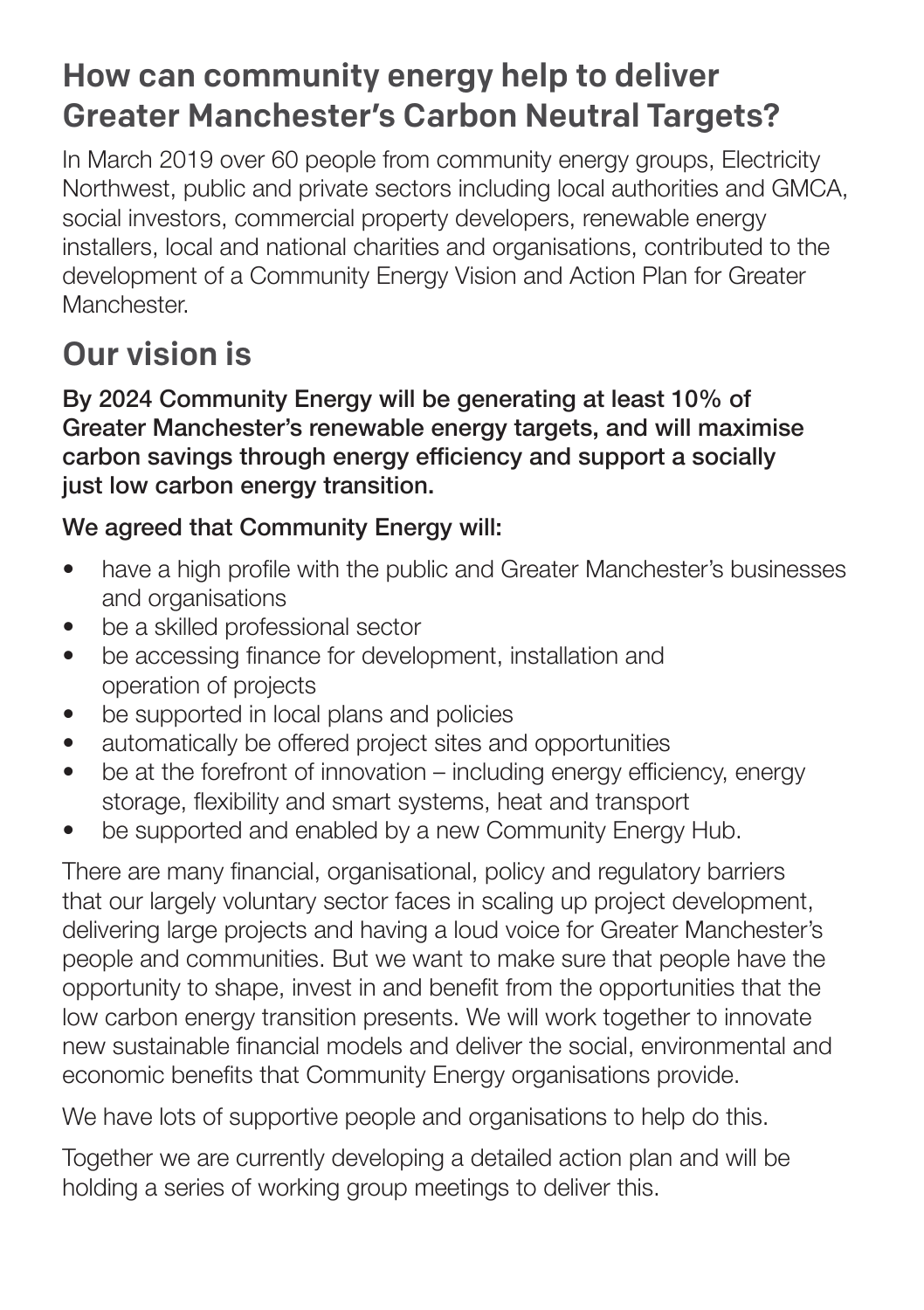

#### Preliminary actions agreed include:

- 1. Setting up a Community Energy Hub which will support co-ordination, communication, knowledge-sharing, networking and play a catalytic role in scaling up and supporting the sector.
- 2. Hold a Finance Group meeting to tackle funds for pre-consent risk finance, investment-readiness, development, construction and operations investment.
- 3. Hold a Commercial Buildings Group meeting and in the summer, support the Power Paired launch to locate and support project partners for renewable energy generation sites across the city region.
- 4. Link through GMCA and the 10 local authorities Environment Officers Group on policy and potential partnerships.
- 5. Schedule a workshop on community led and owned Electric Vehicle charging.

If you would like support our vision please contact: Andy Hunt, Strategy, Partnerships and Policy Manager, T: 0161 770 6587

E: andrew.hunt@oldham.gov.uk